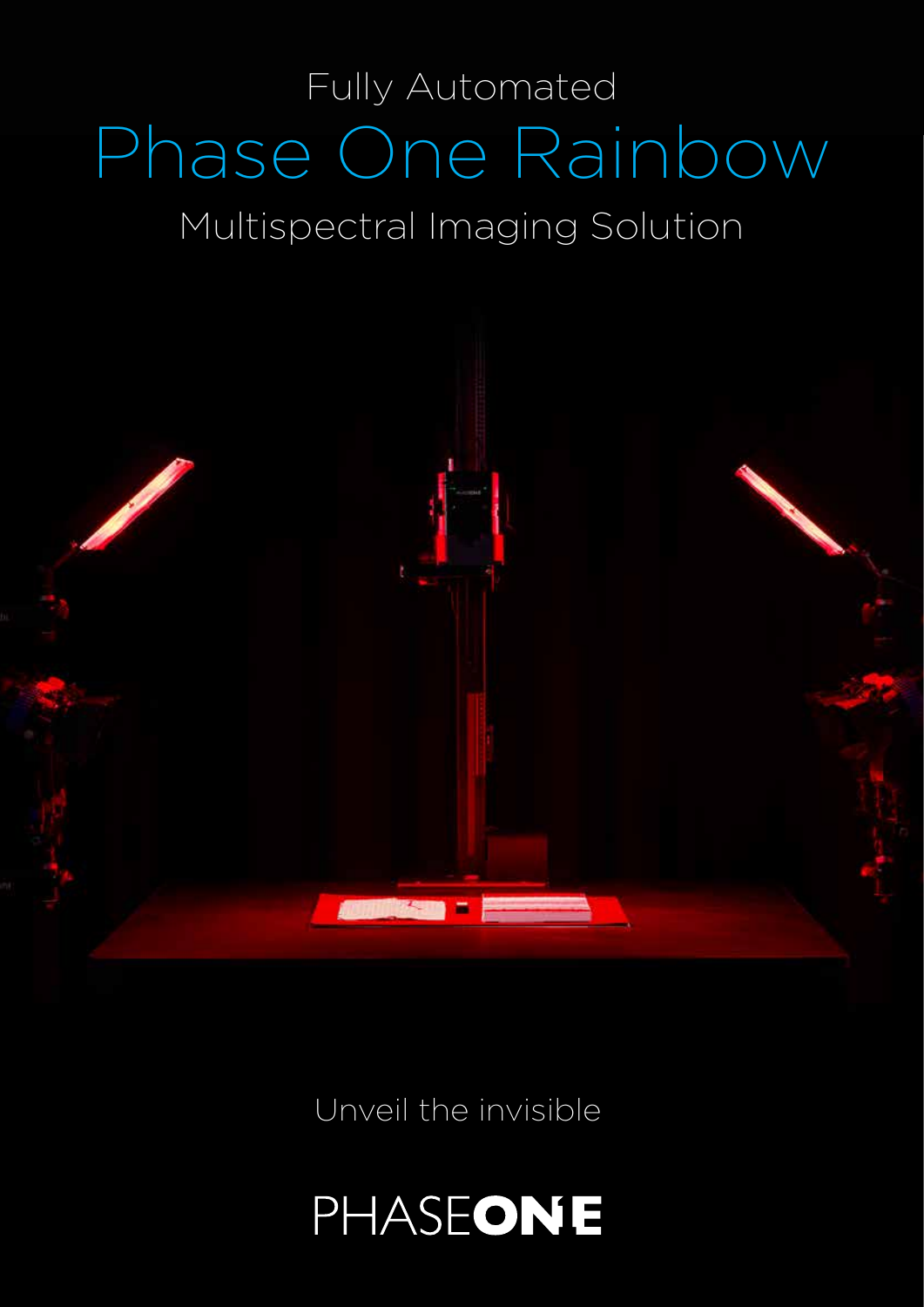# Discovering Multispectral Imaging (MSI)

Multispectral Imaging (MSI) captures light from a range of wavelengths - visible and invisible to the human eye across the electromagnetic spectrum using special camera technology, light sources and filters.

The "stack" of images produced by the multispectral imaging solution is used to analyze substances and surfaces to determine **readability, authenticity, age and material-characterization and distribution**.

## MSI in a wide range of applications:

- Analysis of documents readability of text on parchment, scrolls, and paper, often in poor condition.
- Analysis of polychrome surfaces such as paintings on canvas, wood, stone, and other materials. Applications include non-invasive analysis for conservation work and authentication.
- Analysis of fabrics of all kinds such as historic research to determine age and material.
- Police, forensic and crime scene investigation. Analysis for residue of human fluids on fabric, fingerprints, marks from use of weapons, and crime scene evidence.
- Materials characterization and sorting. Applications include quality assurance, research and development of new materials, and analysis for machine vision.
- General: MSI is used to differentiate subject matter based on the differentiated response from materials with different chemical compositions.



Images credits Aare Vesi / University of Tartu Library

#### MSI outstanding benefits for analysis



Non-invasive & Non-destructive contactless analysis



Quick first step for further analysis -Do it once, do it right



Nondestructive thanks to low energy **LED** lighting



Modular & mobile capturing solutions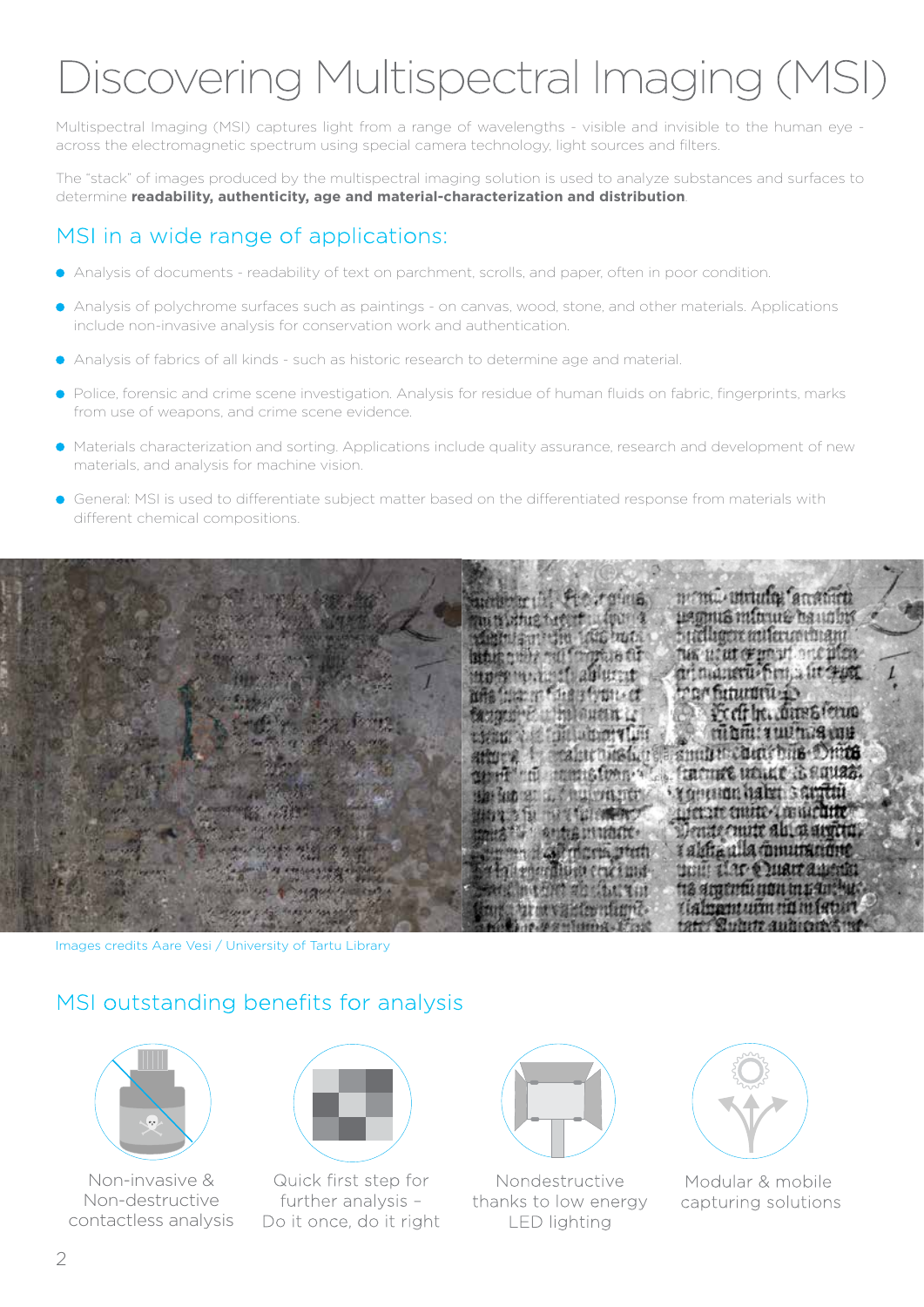# The Phase One Rainbow Multispectral Imaging Solution

Multispectral cameras have been available in the market for many years but the calibration process, as well as the techniques for changing material sizes whilst maintaining consistent images that can be stacked and analyzed efficiently, has been a challenge and created significant overhead. Phase One has worked with specialists on MSI projects over years. Based upon this experience and learning, we have devised a fully automated, and powerful tool for both multiband and narrowband multispectral imaging applications, delivering in-depth insights into materials, pigments and other traces in documents, paintings, and artefacts, without physical contact with the object. Simply press 'Capture'. The full stack of captures are then made with automated focus, automated "flattening", automated exposure normalization, and automated alignment to deliver the Perfect Stack, again and again – with perfect repeatability and stability.





Credits Loa Ludvigsen (SMK) & Annette T. Keller (Phase One)



#### Rainbow MSI Solution Cameras

The iXH 150MP and iXG 100MP cameras employ high resolution, color accurate CMOS sensors and advanced focusing to deliver sharp, reliable and repeatable results through the entire sweep of the light wavelengths involved.

The Wide Spectrum RGB sensor, tailored for multispectral imaging, can also be used for normal digitization work. Just attach the included IR/UV cut fi lter using the stepping rings provided to the lens and you are good to go, following Metamorfoze, FADGI and ISO 19264 guidelines. "Do it once, do it right".

The CMOS sensor provides a responsive live-view for quick and safe positioning of subject matter.

To keep out stray light, the camera comes with a custom lens shroud mounted on the filter wheel.

Schneider Kreuznach 72mm and 120mm lenses are available for Phase One Wide Spectrum Cameras, perfectly suited for the wide range of MSI imaging tasks, as well as normal flat copy digitization work.

The RS leaf shutter of the camera guarantees 1 million actuations. Working with the electronic shutter of the camera gives you Infinite durability. The precise focusing mechanism measures distances accurately, and provides for Auto PPI functionality which makes digitization work at different resolutions quick and easy.



#### **Software**

The software controls all the elements - Focusing the camera, moving the filter carousel on the filter wheel, turning the lights on and off in the correct order and timing, aligning the images, and finally creating the Perfect Stack.

The Rainbow MSI Software includes an analysis module that lets you see results instantly, based on Principal Component Analysis, Independent Component Analysis and Clustering (K-Means).

Additionally, a Spectral Readout tool gives an instant overview of the spectral composition at a given point in the image for narrowband stacks, an extremely useful feature for identification and classification of materials used in the subject.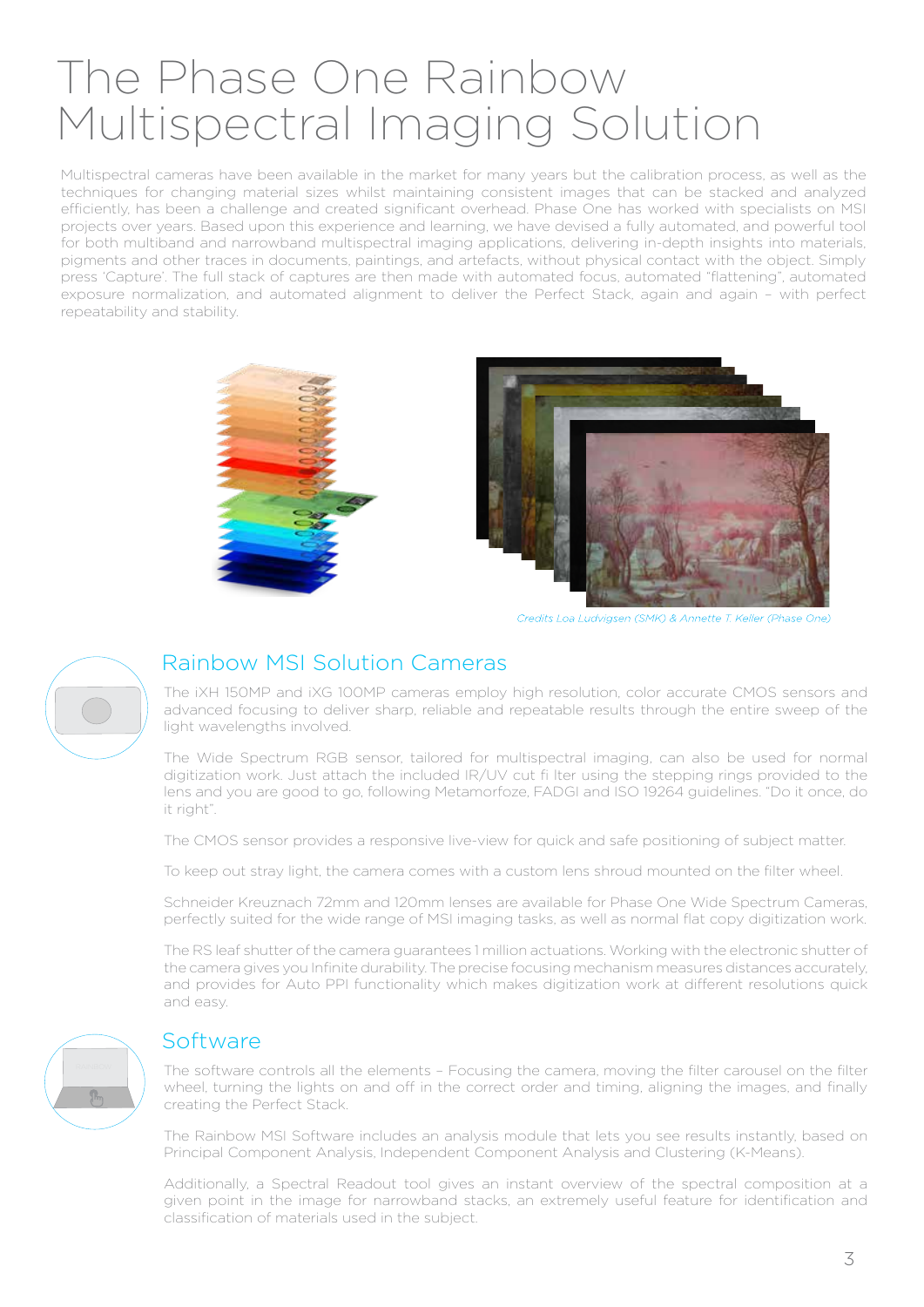

## LED Lights

Rainbow supports two types of LED lights for a wide range of applications:

- Multiband lights, delivering narrowband UV, broadband visible light, broadband and narrowband IR. This light is often used for MSI applications related to Art Conservation and to Police Forensics. Recipes for the capture of images following the CHARISMA guidelines are included.
- Narrowband lights, delivering 16 narrowbands of light from UV, through visible to IR.

Narrowband MSI is used for a range of research disciplines, including the analysis of inks, paints, residues, and features in manuscripts, readability of old, damaged or faded documents, objects and artwork.



#### Filter Wheel

The filter wheel can hold up to five filters. It is configured to support the filtering needs of accurate visible imaging and luminescence imaging, which fits many applications, including following the CHARISMA guidelines.

The carousel which holds the filters is removable and can be configured with any 2" filters for future scientific applications. The factory capture settings can be adjusted to suit different filter configurations.

To support different MSI applications, you can simply work with two or more filter carousels.



## Phase One Expert Team

The Rainbow MSI solution can be tailored for a wide range of applications. The Phase One Expert Team is ready with customer guidance to configure the best solution for a given application. Advice is backed up with online demonstrations and sample imaging from the Phase One MSI demo center in Cologne, Germany.

For feasibility studies, smaller projects, and operational support, Phase One offers workshops in which specialists can take the customer through the basics of MSI and the capturing of relevant samples, directed at the MSI projects in question.

LAI HOLL

L'Anno

off to the same street of the state of the same of the street Darland Decive four  $1.8 - 10.7$ take and west -Firing Lab of the charmed the strong simple and signified to with the Co. in the other points **ALIZONIA** thirty a period of moderate the sample of the sta Travel the count which they Morris Court is the tors of the a state Synon Fauls and for the mond than the Local Corps James **CITY TO**  $\theta = 46$  primit by who carn under the charless. Showing out thing that is made a factor - LA Allning theme 7 Beington are of warned 11 mars of duples in Subtistic all 12 1010-The three all of the Claim all mind of with first futury Smith Lasty att, Jummy lote and well is bound by the office of the state of the Country of the state was the Basic the police www. - 3. File Harring Ho alter Schools of the land Streams Emorgan al The Bally De Thursday 副线 ous all teams leaf not papers transieurs allers requise in a prodes as collection and the filed blog and seminary of the fire fungt full might letters Leve the computer compartment had all offerential rupts inter and of most function any of minute hander

**Newcharles** 

**STERNE** 

**CAPITA** 

weit with in Halvis a station  $u = 1$  ,  $\alpha$  ,  $d$ **Common DEW ATRALISCO** forsal ins faither move friends ents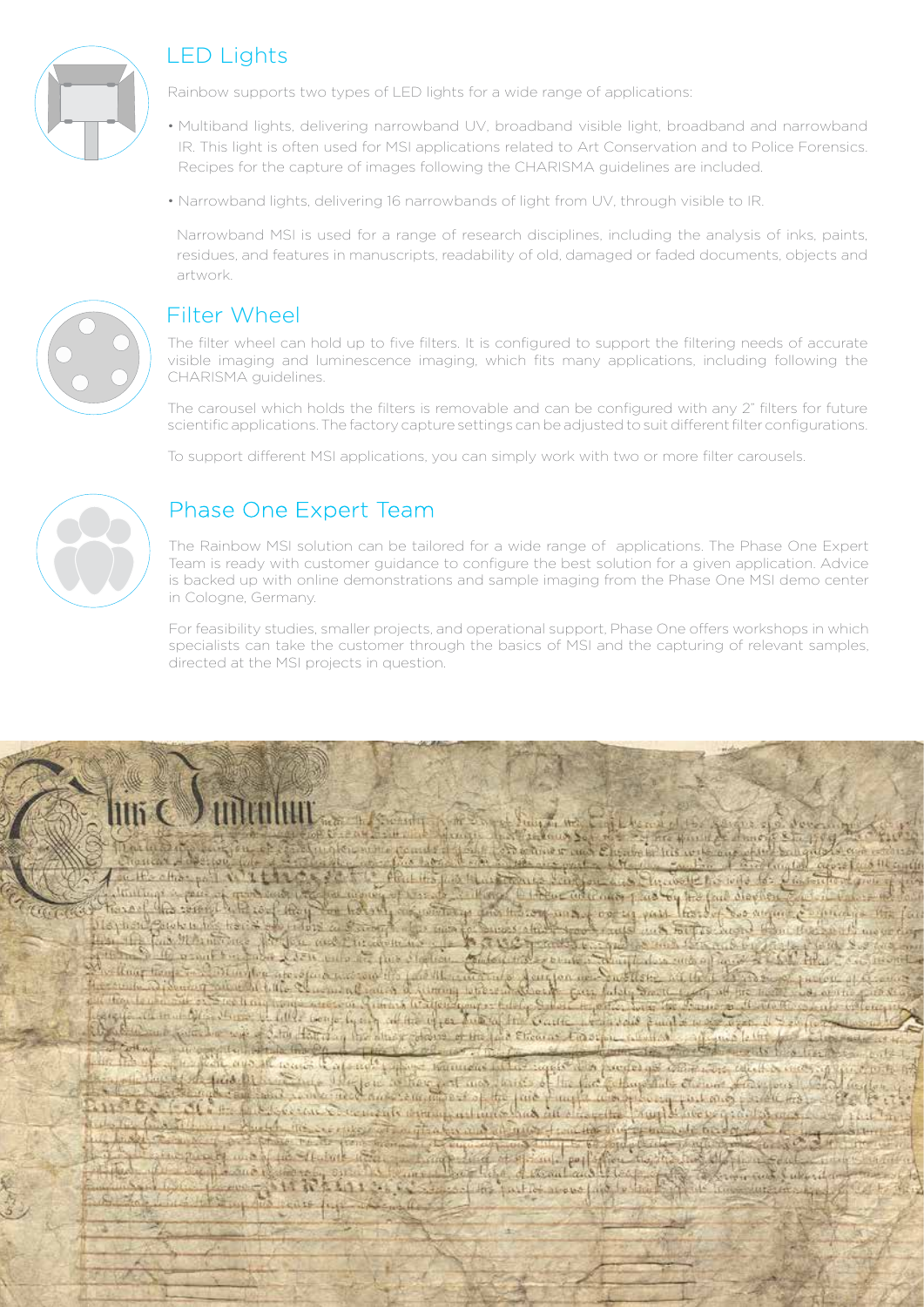# Multispectral Imaging in Use

## The National Gallery of Denmark

The National Gallery of Denmark owns a painting acquired hundreds of years ago through the Danish Royal Family. The painting has been inspected and analyzed several times to determine its origin and creator, without success. In the fall of 2019, the painting was analyzed again by using wide spectrum photography at a high resolution with a sequence of different lighting, including UV light, visible light in reflectance and photo-induced luminescence, and IR light. The IR image disclosed the painted signature "BRUEGHEL 1562" in the upper right corner. Authentication of a Pieter Bruegel the Older masterpiece was well under way.





Credits Loa Ludvigsen (SMK) & Annette T. Keller (Phase One)

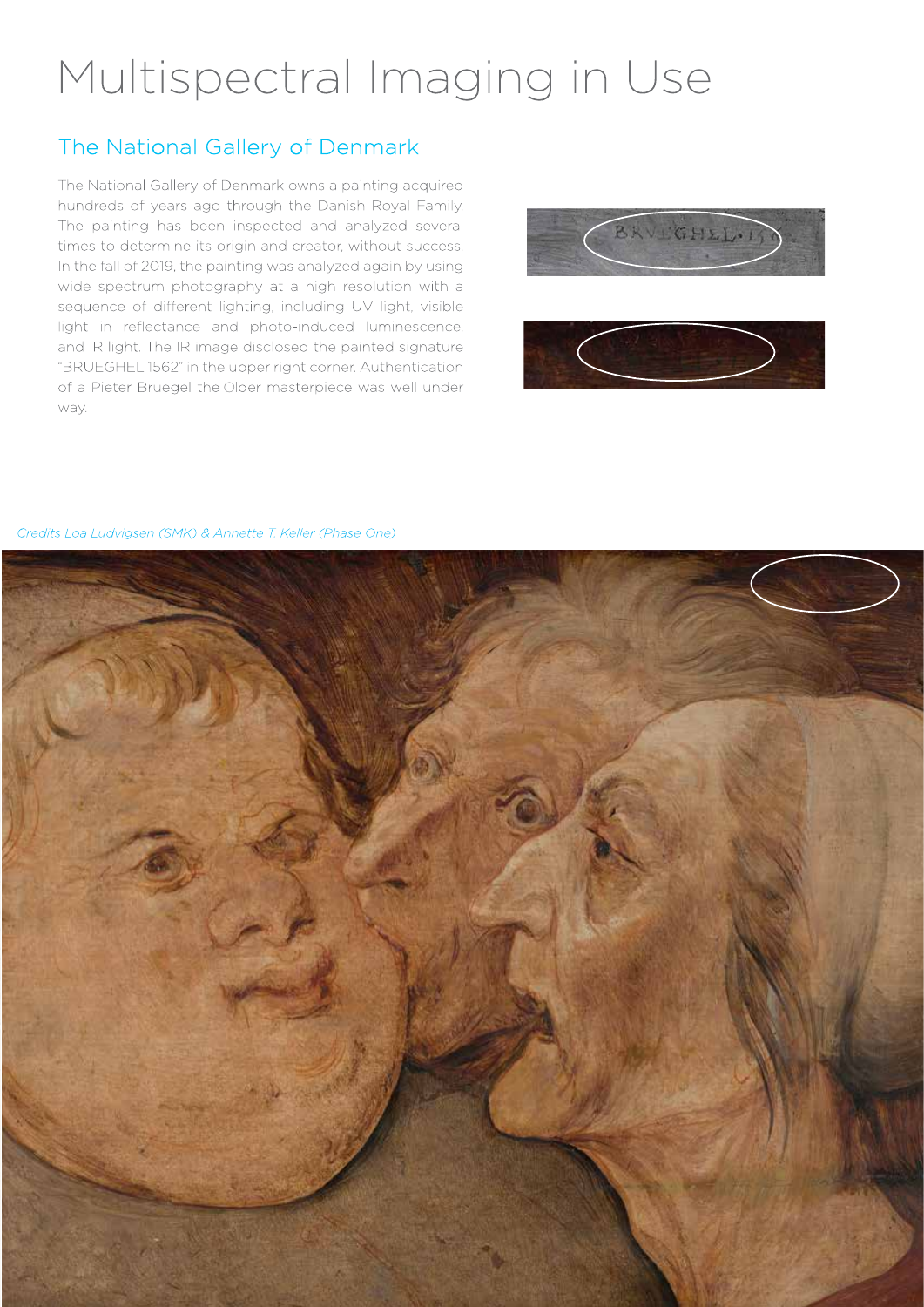Ford be trut to En as well as for the maintenance and acception of my said Daughters to be paid for from and out of the Interest, Rents yours and profits of what I may leave after forging the sword lequies herein mentioned - and it is my that the Houses and other real properly Imay love may not be sell until adie of the same becomes necepary to any Children their respective Shares thereof it shall happen that there shall not be sufficient otherwise to pay the bequests herembeforementioned or that the Executors may dem it m advantage of the Children to have them sold and the mount force placed out at Interest on Good Security, in which case they are at liberty use their own judgment and direction - The momentual Share at in good depair whethe allowance of the Sico Rapees per month which Inc w que to the Durwan for opening the Doo and keeping the invite clean Iwish to be continued to him after my dead as long as my creation shall think be on my Estate. Moreover Though Clonequest my deer se good as to take charge of the Moren of the late Av. Thomas Bar John Charles and Mancy now at my House and not suffer them until they are provided for when by being admitted into the President of other way - and I do hereby orda roont Rebect Gibson Edward

#### Revealing hidden text

Some of the text in this old document has been obscured. With our narrowband MSI Solution we are able to make all the text visible and legible.

## Police and Forensics

Many disciplines of MSI analysis are applied within Police work. Here is an example of gunshot residue - discovered by photo-induced IR Iuminescence.

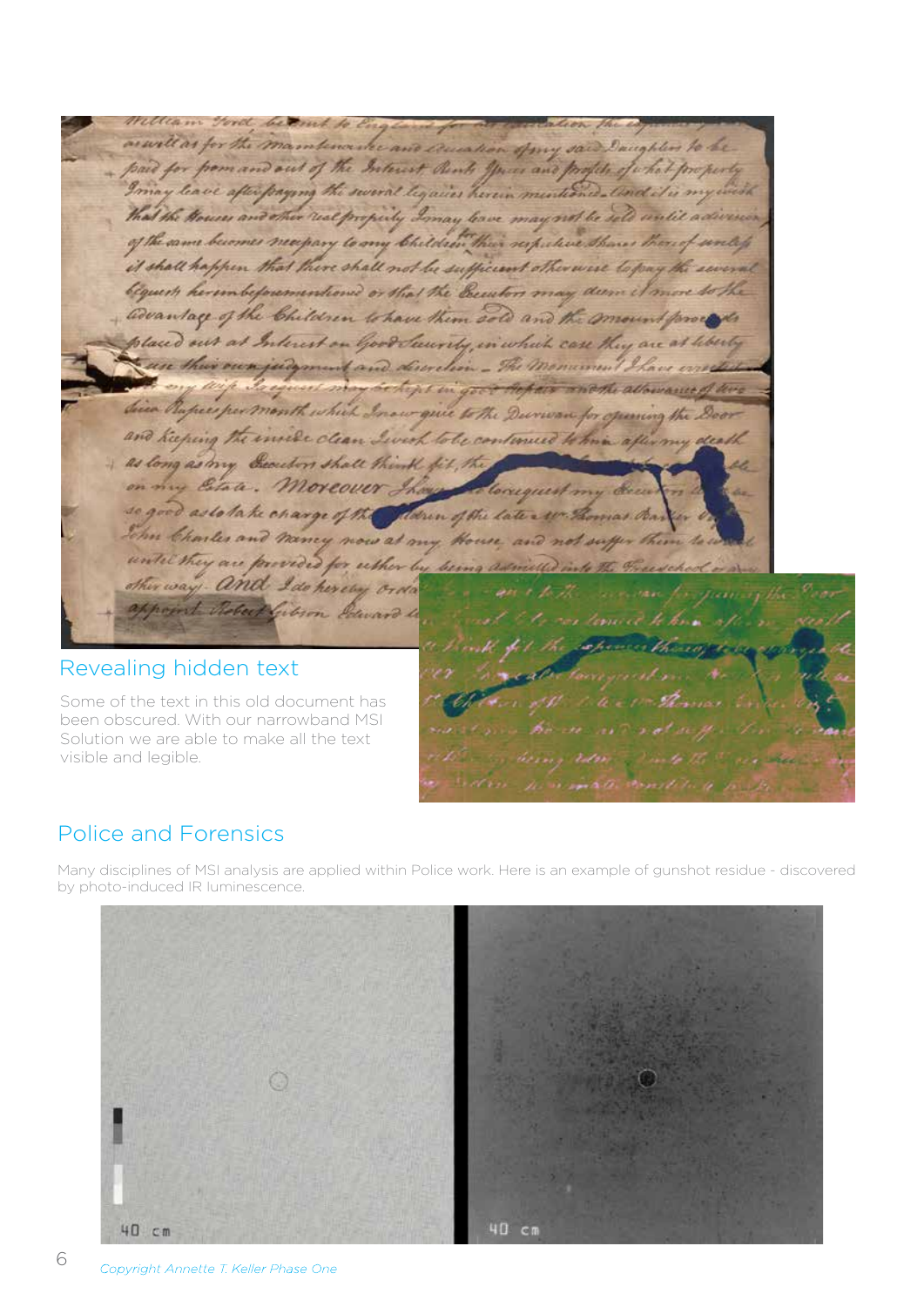# The Rainbow MSI Solution

|                               | <b>IXG100MP WS</b>                                                                                                           | <b>IXH 150MP WS</b>              |  |
|-------------------------------|------------------------------------------------------------------------------------------------------------------------------|----------------------------------|--|
| Sensor size                   | $53.4 \times 40.0$                                                                                                           | $53.4 \times 40.0$               |  |
| Resolution                    | 11608 x 8708                                                                                                                 | 14204 x 10652                    |  |
| Pixel size $(\mu m)$          | 4.6 <sub>µ</sub>                                                                                                             | 3.76 µm                          |  |
| <b>ISO Range</b>              | $50 - 800$                                                                                                                   | $50 - 800$                       |  |
| Data Interface                | USB3                                                                                                                         | USB-C/10G Ethernet               |  |
| <b>File Formats</b>           | Raw 14bit, Raw 16bit                                                                                                         |                                  |  |
| Lenses                        | Schneider Kreuznach RS 72mm and/or 120mm                                                                                     |                                  |  |
| Weight (gr) with 72mm lens    | 2.300 inc. L - Bracket                                                                                                       | 2.500 inc. L - Bracket           |  |
| Dimension (mm) with 72mm lens | – 174 x 130 x 130 inc. L - Bracket                                                                                           | 177 x 130 x 130 inc. L - Bracket |  |
| Approvals                     | FCC Class A. CE. RoHS                                                                                                        |                                  |  |
| Operating Temperature (°C)    | $0$ to $40$                                                                                                                  |                                  |  |
| <b>Operating Humidity (%)</b> | 15 - 80 (non-condensing)                                                                                                     |                                  |  |
| Accessories                   | S8612 filter for normal photography with stepping rings for lenses<br>Custom lens shade suited for the supplied filter wheel |                                  |  |
|                               |                                                                                                                              |                                  |  |

# System specification

| Included LED lights                           | $2 \times UV$ . inc. UG11 filters (365 nm)<br>2 x VIS. inc. BG39 filters<br>2 x IR (860nm & 960nm) | Wavelengths (nm): 365, 385, 410,<br>420, 450, 480, 510, 530, 550, 600,<br>630, 640, 660, 740, 850, 940 |
|-----------------------------------------------|----------------------------------------------------------------------------------------------------|--------------------------------------------------------------------------------------------------------|
| Configuration                                 | 2 banks with UV-. VIS-. IR-<br>emission each                                                       | 2 panels with 16 LEDs in each                                                                          |
| Filter Wheel (5- position)                    | Included, controlled via USB                                                                       |                                                                                                        |
| Communication with lights and<br>filter wheel | USB via 7 - port powered hub                                                                       |                                                                                                        |
| Light stands                                  | Light stand and copystand not included                                                             |                                                                                                        |
| <b>Workflow Software</b>                      | Phase One Rainbow MSI software                                                                     |                                                                                                        |
| Output                                        | 8-image stack, according to<br>Charisma Guidelines                                                 | 16-image monochrome stack,<br>ready for statistical analysis                                           |
|                                               |                                                                                                    |                                                                                                        |

Multiband Solution Narrowband Solution



**Output Luminescence** 2 channels 15 channels 15 channels

1. iXG 100MP or iXH 150MP Wide Spectrum camera incl. magnetic IR/UV cut filter & hood

2. MSI accessory kit incl. Filter wheel, mounting rail, USBU hub and software

3. Multiband/Charisma Dedolights, including filters, power supplies and USB power switches 4. Narrowband Eureka Lights

5. Copystand (desktop/ floor/ wall)